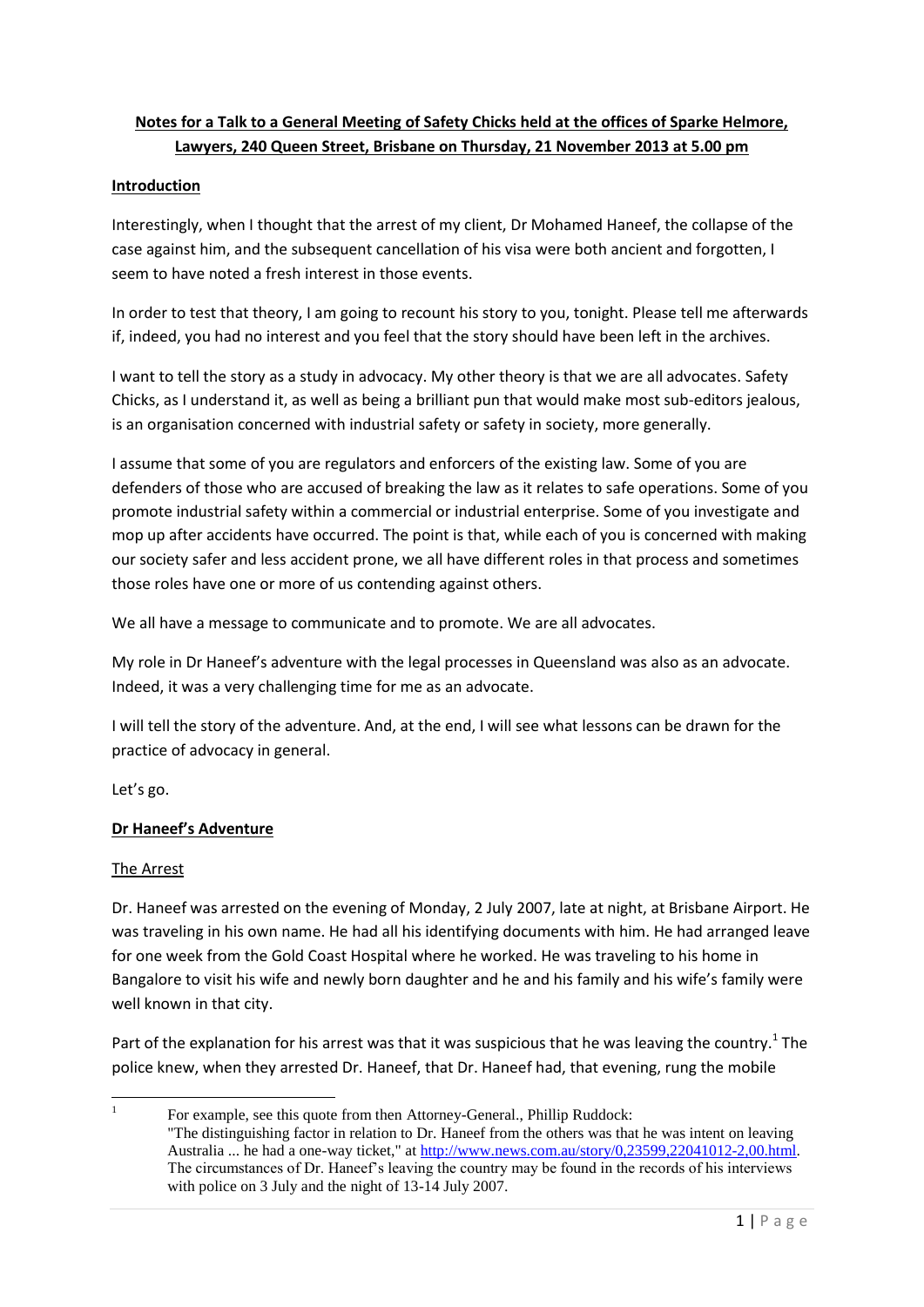number of a London police officer whom, he had been told by his family in Bangalore, wanted to speak to him but had not had his phone calls answered.

# The Offence

The offence for which Dr. Haneef was arrested was that he had, in breach of s.102(7)(1) *Crimes Act* (Commonwealth), some 11 months and six days earlier, in the United Kingdom, intentionally given his SIM card (something that could be used to commit a terrorist act) to a terrorist organisation consisting of a group of persons including his second cousins, Sabeel and Kafeel Ahmed, knowing that the organisation was a terrorist organisation.

It was known by the police that the SIM card had been given to Sabeel. But it was the other brother, Kafeel, who was the person who had attempted to commit terrorist acts some days before the arrest of Dr Haneef.

### The First Interview

The next day, Dr. Haneef was interviewed for 12 hours. He answered all the questions the police had but one. $<sup>2</sup>$ </sup>

### The Hearings

The police who arrested and interviewed Dr. Haneef made a number of applications and obtained orders pursuant to part 1C of the Crimes Act. Dr. Haneef was asked if he wanted a lawyer but declined. It appears that he was not given an opportunity to attend these hearings before magistrate, Jim Gordon. Orders were made allowing him to be questioned for 24 hours in all and to be detained until the Thursday of that week.

By the Thursday after the Monday, 5 July 2007, Dr. Haneef wanted a lawyer to act on his behalf. However, the lawyer, solicitor, Peter Russo, was not allowed to see the documents that the police gave to Mr. Gordon and was forced to go out of the room while the magistrate read the material and made his decision. That decision was that Dr. Haneef could be detained for another three days.

On the following Monday, 9 July, I appeared and submitted that Dr Haneef (and his lawyers) had a right to know the case by which Dr. Haneef was to be detained for another 5 days. The magistrate, perhaps because he felt these were novel concepts for the police to deal with, ordered that Dr. Haneef be detained for two more days while the police obtained their own legal advice.

On Wednesday, 11 July, the police gave Dr. Haneef's lawyers a copy of the material they were relying on for a fresh application that he be detained for three days. I then asked Mr. Gordon to disqualify himself since he had made a number of orders in the absence of Dr. Haneef. Mr. Gordon's response was to adjourn the matter for two more days so he could think about the application.

 $\overline{2}$ 

<sup>2</sup> That question related to Dr. Haneef's opinion of the Iraq and Afghanistan conflicts. Dr. Haneef said he did not want to talk about political matters.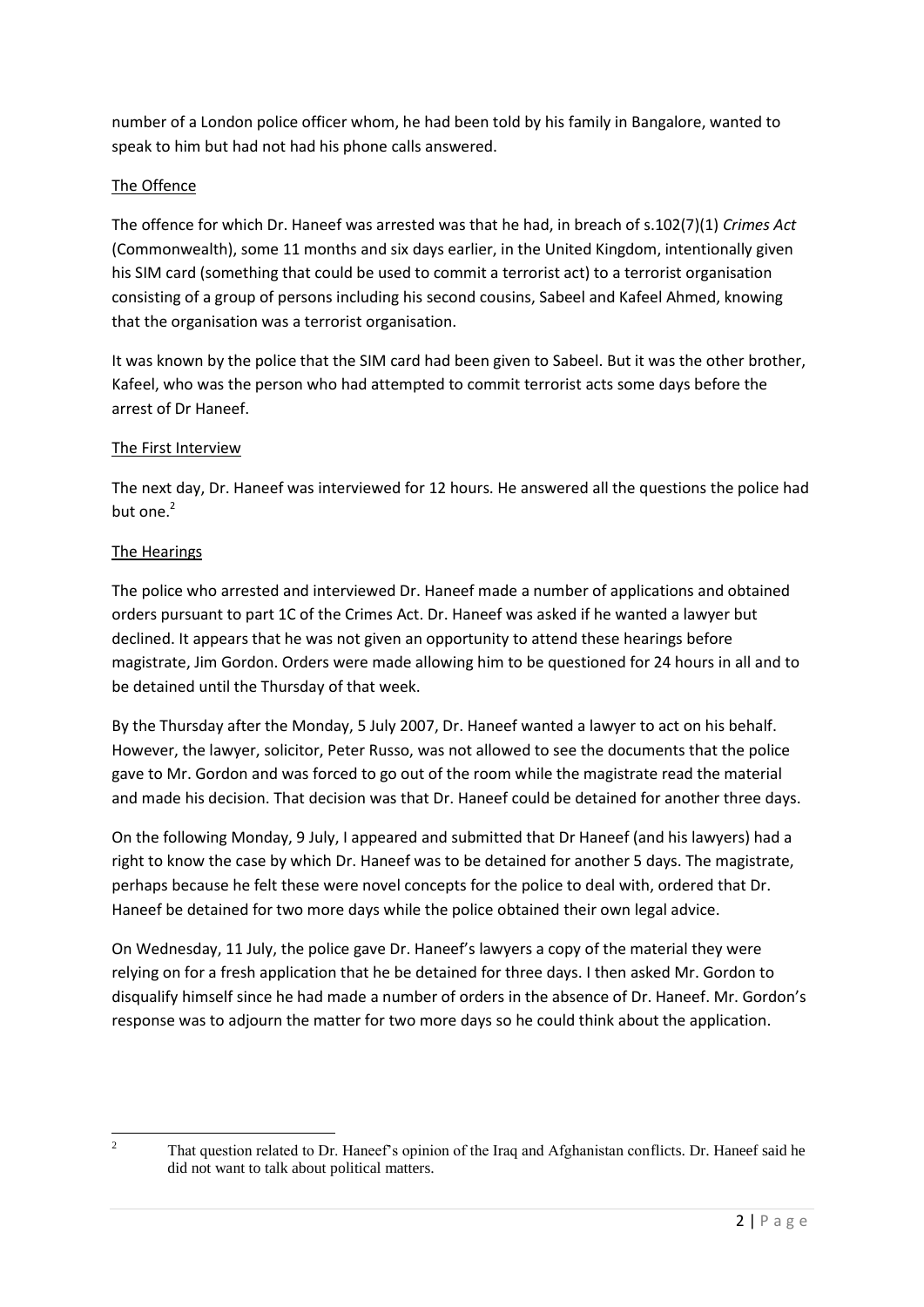On Friday, 13 July, the police decided (through my powerful advocacy, they had already obtained another 5 days of detaining Dr. Haneef) that they did not need to detain my client any longer and they withdrew their application for any further extension.

## The Second Interview

That night Dr. Haneef was questioned for another 12 hours. Again, he answered all the questions. While it seemed as if he might be released when the interview ended, the result was that, in the morning, he was charged with a criminal offence. The offence was similar to the one for which he had been arrested. However, it was less serious in one respect. It was now not alleged that Dr. Haneef knew the organisation to which he had given the SIM card was a terrorist organisation. It was now alleged that Dr. Haneef was reckless about whether the organisation was a terrorist organisation.

## **The Jihad Email**

1

I need to make a small digression at this point. It relates to the background to the charge against Dr. Haneef and shows why, in fact, there was no proper case against him at any time.

Before he committed his second terrorist act in Glasgow and gave himself life destroying injuries, Kafeel Ahmed sent his brother an SMS message which allowed him to access an email. This email was not accessed by Sabeel until after Kafeel had crashed his jeep into Glasgow airport.

The email says things like: "this was the project I was working on for some time now … everything else was a lie. And I hope you can forgive me for being such a good liar."

On Friday, 11 April 2008, a judge in the United Kingdom, accepted that the email proved that Sabeel had no knowledge of his brother's activities prior to his opening the email.

But Dr. Haneef, a whole year earlier, in July, 2006, had given his SIM card to Sabeel, the innocent brother.

The Australian Federal Police were in possession of this email from 8 July 2009, the day before I made my first appearance in court on behalf of Dr Haneef. $3$ 

The police never gave that email to Dr. Haneef or his lawyers. They did not give it to Mr. Gordon. They did not give it to the magistrate who later heard Dr. Haneef's application for bail. They did not give it to the DPP officer who argued the bail application on behalf of the Commonwealth.

The email shows that the person to whom Dr. Haneef gave his SIM card was not part of a terrorist organisation. Yet, 5 days after the AFP received that document, Dr. Haneef was charged with giving his SIM card to a terrorist organisation, a terrorist organisation that was alleged to include the innocent person to whom Dr. Haneef gave his SIM card.

<sup>&</sup>lt;sup>3</sup> Report of the Honourable John Clarke into the Case of Dr Mohamed Haneef at [http://pandora.nla.gov.au/pan/84427/20090121-](http://pandora.nla.gov.au/pan/84427/20090121-0022/www.haneefcaseinquiry.gov.au/www/inquiry/rwpattach.nsf/VAP/%283A6790B96C927794AF1031D9395C5C20%29_Volume+1+FINAL.pdf/$file/Volume+1+FINAL.pdf)

[<sup>0022/</sup>www.haneefcaseinquiry.gov.au/www/inquiry/rwpattach.nsf/VAP/%283A6790B96C927794AF1031D939](http://pandora.nla.gov.au/pan/84427/20090121-0022/www.haneefcaseinquiry.gov.au/www/inquiry/rwpattach.nsf/VAP/%283A6790B96C927794AF1031D9395C5C20%29_Volume+1+FINAL.pdf/$file/Volume+1+FINAL.pdf) [5C5C20%29\\_Volume+1+FINAL.pdf/\\$file/Volume+1+FINAL.pdf](http://pandora.nla.gov.au/pan/84427/20090121-0022/www.haneefcaseinquiry.gov.au/www/inquiry/rwpattach.nsf/VAP/%283A6790B96C927794AF1031D9395C5C20%29_Volume+1+FINAL.pdf/$file/Volume+1+FINAL.pdf) , (2008), volume 1, page 157 (accessed 19 November 2009)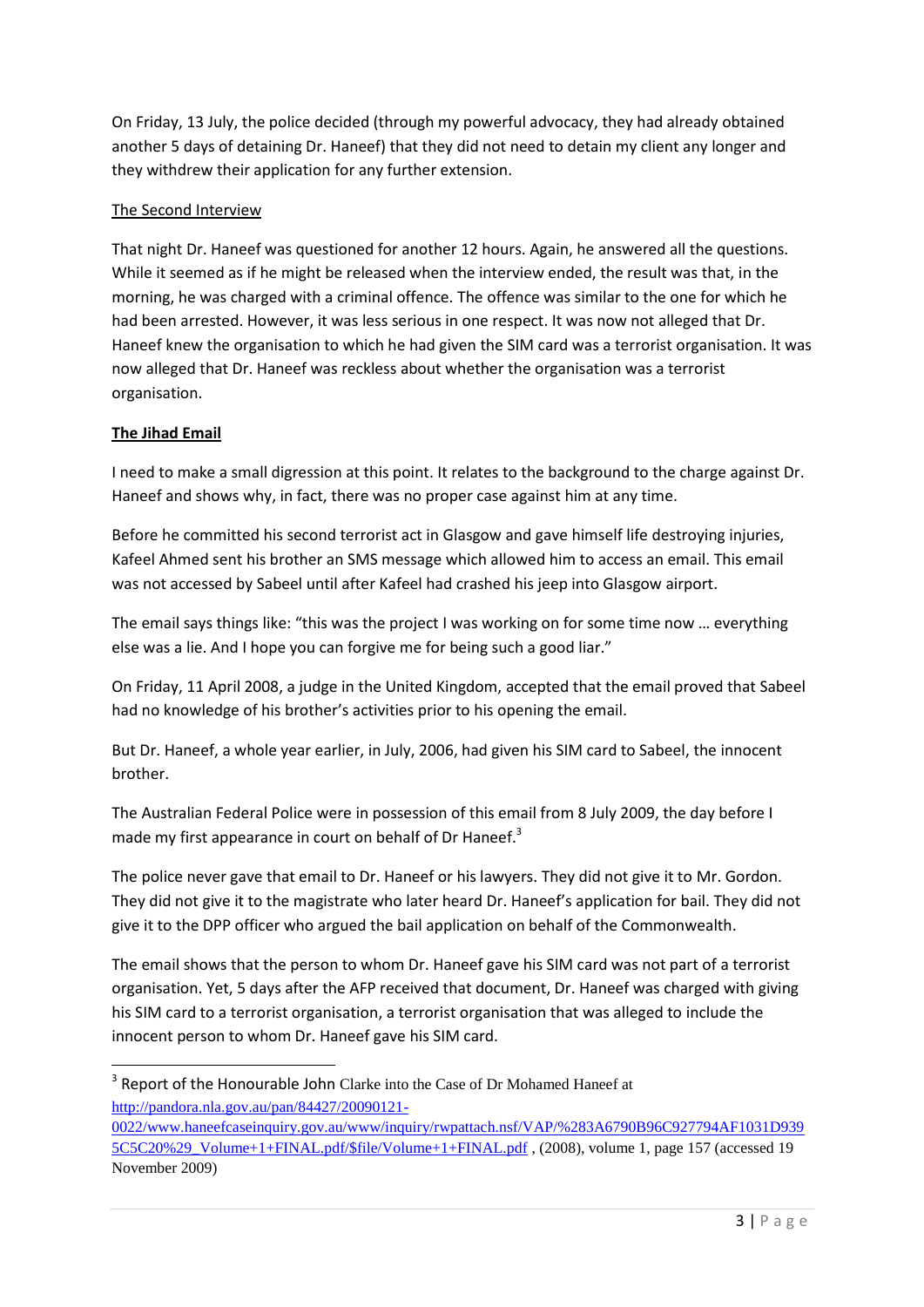## **Arguing Bail**

None of this was known to me at the time, of course, and so, having concluded my digression, I can get back to the main story.

On Saturday, 14 July 2007, I applied for bail on behalf of Dr Haneef. The court was told that the SIM card was found in the burning jeep involved in the second terrorist act. It was not. It was found several hundred kilometres away with Sabeel, the brother to whom the SIM card was given by Dr. Haneef. You now know, of course, that Sabeel was not a member of any terrorist organisation.

It was not the fault of the DPP officer who appeared on the bail application that this false information was given to the court. It was regrettable, however, that no one bothered to tell the magistrate that this information was wrong until, six days later, an ABC journalist found out that it was wrong by talking to his sources in the United Kingdom.

I argued that Dr Haneef should be granted bail. I had to contend with a legal requirement that there be exceptional circumstances to grant bail. I mentioned his perfect character. I also relied on the fact that, since his picture had appeared numerous times on every newspaper in the world, he could hardly run away.

After the bail application, some senior police were afraid that bail might be granted when the court resumed on the Monday. A plan was devised to keep Dr Haneef detained by cancelling his visa which had allowed him to work at the Gold Coast hospital. The idea was that Dr. Haneef would be kept in immigration detention. Emails from the time show that, by Sunday evening, the plans were "in place".

On Monday, senior police sent emails to a senior immigration officer. This officer prepared documents for the Minister to sign cancelling Dr. Haneef's visa. The minister signed those documents that afternoon.

This, too, of course, was unknown to me at the time.

The decision was handed down shortly after 9.30am. Our application for bail had been successful. We needed to obtain sureties amounting to \$10,000 but that could be achieved. I had proved to be an effective advocate after all. The unbelievable had happened. Dr. Haneef had been granted bail for a terrorism offence.

### **The Surprise Aftermath**

Three hours later, I had repaired to my office. A journalist rang me. The plan had been launched. I listened to Mr. Andrews' press conference over the phone as Mr. Andrews announced that he had decided to cancel Dr. Haneef's visa. It seemed and was extraordinary. Visas are cancelled, from time to time, because a person has committed a criminal offence. But that only occurs after someone has been convicted and has served much of their sentence. To cancel someone's visa (and, thereby, place the person in detention) when no trial has been conducted and after the Court had concluded that it was fine for the person to be in the community pending the trial seemed to me outrageous.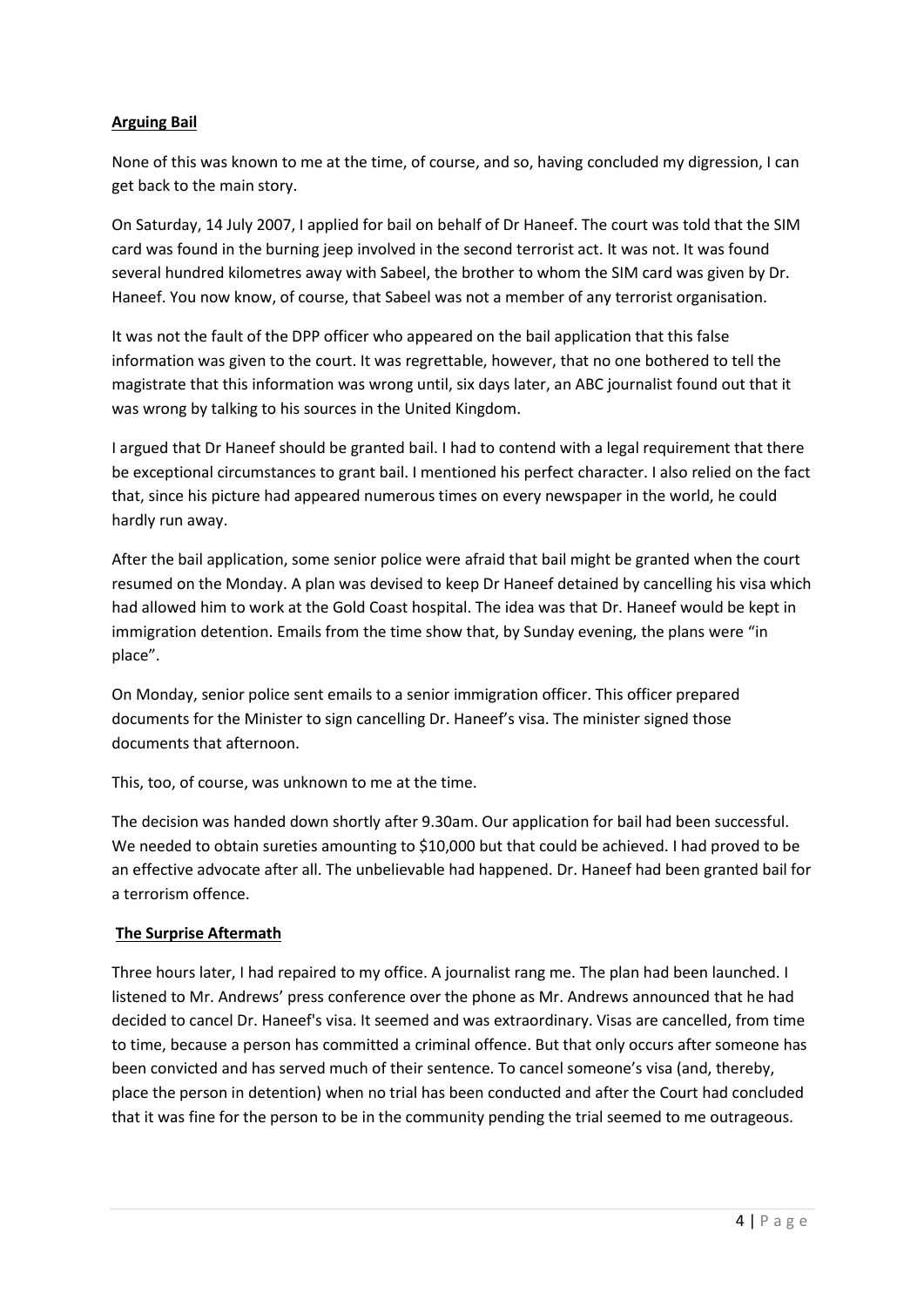### **Releasing to the Winds**

My colleague, Peter Murphy,<sup>4</sup> had previously worked with Mr. Hedley Thomas, then a journalist with the *Australian*, a national newspaper. Mr. Thomas rang Peter and told him that he would like to speak to me if I was willing to talk to him.

I agreed and, in the conversation, Mr Thomas told me a couple of things. He said he believed, from listening to government spokespeople, that the government knew that the case against Dr. Haneef was weak. He said that, despite Peter (Russo's) fabulous work answering media questions, the government's relentless PR machine was starting to convince the public that Dr. Haneef must be guilty.<sup>5</sup> He asked if he could see some of the documentation in the case. I allowed Mr. Thomas to read Dr. Haneef's record of interview. However, I stated that this had to occur in my office and that Mr. Thomas was not allowed to use the information unless and until I gave him permission to do so.

Then the visa was cancelled.

The challenges I had faced as an advocate up to this point were pretty exciting. I was dealing with new legislation. No one really understood how the legislation worked. I had little time to prepare for numerous hearings. I worked hard, thought carefully, and called things as I saw them to be. I resorted, for guidance, to general principles of the law such as the idea of natural justice where no other guidance could be found.

The cancellation of the visa, however, was a challenge, not only new, but of another order of magnitude to that which I had previously faced.

I thought that the effect of this, including Mr. Andrews' continuing efforts to explain and sell his decision, were very damaging for Dr. Haneef's reputation and prospects in any future trial. Dr. Haneef was not just an accused person. He was someone whose character was so bad that his visa must be cancelled and he must be locked up. Even if the Courts found Dr. Haneef innocent, Mr. Andrews was saying, Dr. Haneef must be expelled from the country. And this had come after acres of media space had already been filled with damaging speculation about the events in London and Glasgow and Dr. Haneef's assumed involvement in those events.

I had very little guidance as to how I should react as Dr. Haneef's advocate. How could I protect his interests against these threats? There was very little guidance. I was in uncharted waters.

I made a decision to release Dr. Haneef's record of interview. It was an uncensored statement of the questions that he was asked and the answers he had given. Dr. Haneef had been asked why he was leaving the country on the night he was arrested at the airport. He explained that he was returning to see his then seven day old daughter, Hanniyah, who had been born in his home town of Bangalore. He explained also that he wanted to clear up questions about an old phone card of his which was said to be linked to the terrorist events in London and Glasgow.

 $\overline{4}$  $\frac{4}{5}$  Now a Justice of the Family Court<br>This is my paraphrase of what Mr.

This is my paraphrase of what Mr. Thomas said.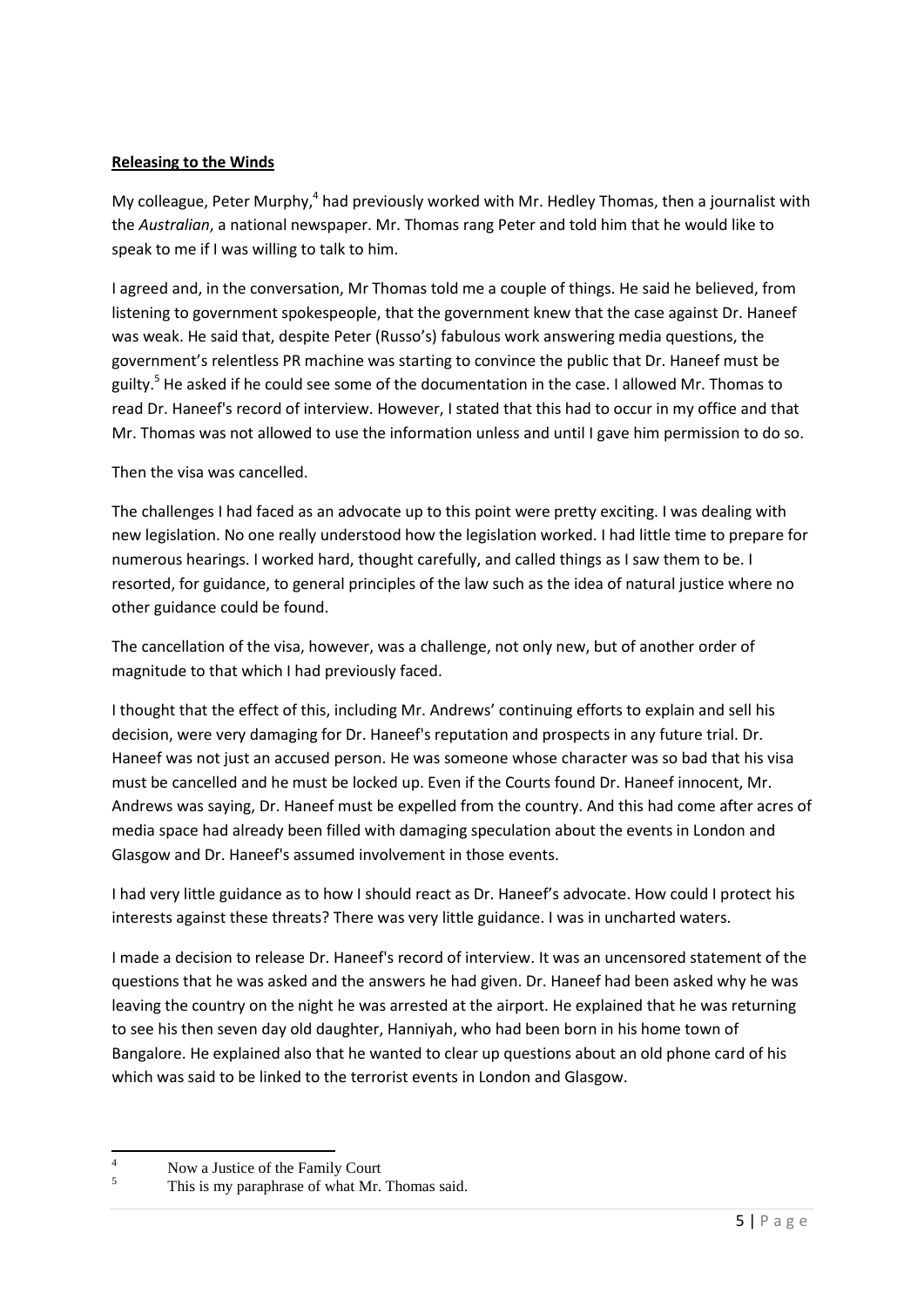He was asked why he was leaving on a one way ticket. He explained that he had asked his father-inlaw to buy the ticket and it was his father-in-law's decision to buy the ticket one way only. Dr. Haneef had arranged a week's leave from his job at the hospital. Dr. Haneef was asked about various financial payments shown in his notebooks and bank accounts. He carefully explained the loans made to him by relatives and friendly doctor colleagues and the repayments made so that every transaction was carefully explained. It was a most impressive explanation by a suspected person of the matters that were causing concern to the police. He showed that these matters of concern had perfectly simple and innocent explanations.

The record of the interview would show, I reasoned, the basis of my client's arrest and charge. It would also show his explanations of the matters raised against him in the interview. The interview, I thought, provided a dramatic but, ultimately, fair presentation of the facts.

That afternoon, I put the transcript in an envelope and put it in a taxi bound for Newspaper House at Bowen Hills, Brisbane, the building where Queensland employees of the *Australian* had their offices.

The record of interview was covered broadly in the media. However, the release of the document caused a lot of criticism to be directed at Dr. Haneef's lawyers as a group.

My decision as an advocate was backfiring. I had to react to this new situation before my client and my colleagues were overwhelmed by this negative publicity.

I had to make another decision.

Accordingly, I decided to confirm publicly that it was, indeed, I who had released the document. This decision appears to have borne fruit. My defence of my decision to release the record of interview also received broad coverage.

Looking back, I think that day was important. There had been a press campaign by the government. The target of that campaign was my client, Dr. Haneef. The government then attacked the anonymous person who had released the document. When the anonymous person struck back, the criticism by Mr Howard, the prime minister, and Mr Ruddock, the attorney-general, appeared overblown and self-serving. The momentum changed that day and the government was, thereafter, on the back foot when it came to trying to attack Dr Haneef's reputation.

The Director of Public Prosecutions intervened and, within 14 days of the charge being laid, the charge was dropped and Dr Haneef, although still persona non grata in Australia, was released into the community.

### **The Aftermath**

There were other chapters to run before my Dr. Haneef adventures were over.

I was the subject of complaints about my ethics for having released the record of interview. They were dismissed. The decision to cancel Dr Haneef's visa by Mr Andrews was overturned by the Federal Court and the setting aside was confirmed on appeal.

Dr Haneef brought a civil action for compensation for his the traumatic experiences he had had to endure and that was settled, favourably, a couple of years later.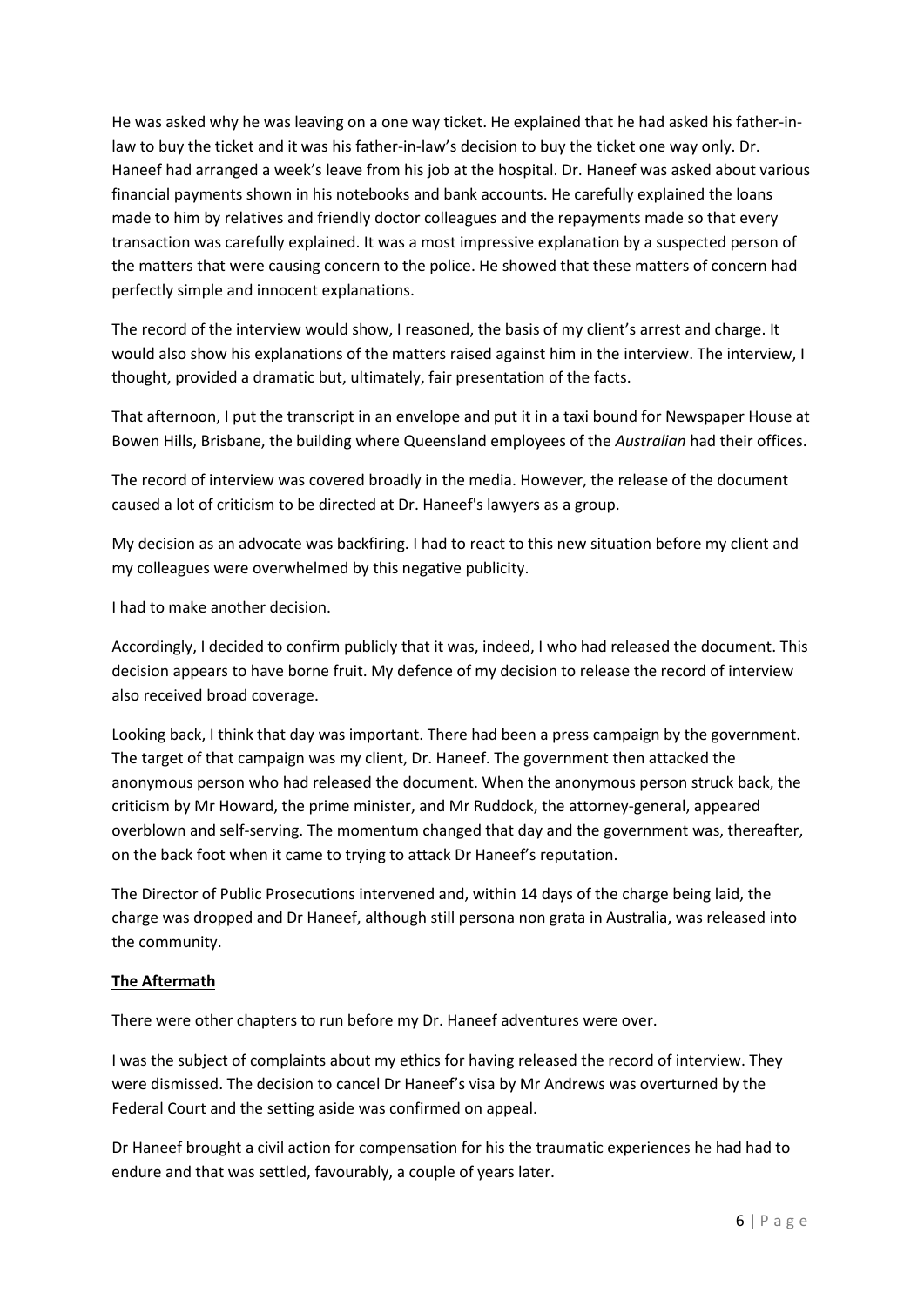Dr. Haneef and his wife have a slightly precocious young school girl, Hanniyah, and another child, a lovely young boy called Abdullah. Dr. Haneef's wife, Firdous, and I exchange family photographs on FaceBook.

### **The Lessons for Advocates**

But what are the lessons?

I think they include the following.

It is good to be passionate about our role as advocates. Without passion, there is no joy and less energy.

At the same time, we have to be clear headed. Paradoxically, we have to act dispassionately. We have to cultivate objectivity. We have to be clear about our role. My role was to protect Dr. Haneef's rights to be treated fairly. This included a right to know the case against him; not to be detained except according to the law; and to a fair trial if there was evidence that he had committed an offence.

It is important that we do not let our role to cause us to be carried away. We must make the necessary judgements by considering the merits of the case before us. I was Dr. Haneef's defence counsel. As it turned out, he was completely innocent. From the evidence available to me, the Crown case looked pretty weak. However, it was not helpful to me or him for me to have a passionate belief in Dr. Haneef's innocence. It was important just to deal with the questions before me on their merits and as they arose.

Similarly, if you are a regulator and compliance enforcer, you must act on the evidence before you. You should answer the questions relevant to your task. You may be a passionate supporter of better industrial safety. That should not lead you to act as if every person at all connected with an incident should be sent immediately to jail. Objectivity in an advocate is one of the most important virtues. We need to be able to make cool considered decisions that address the available evidence.

Equally, if you act for people who get into trouble on the safety front, you must not start every case with the view that it must be someone else's fault.

As I said, making your judgements, objectively, based on the evidence as it becomes available is the key.

The other lesson I would draw concerns the notion of uncharted territory. In our jobs, we look to whatever guides are available. They may be statutes; they may be regulations; they may be handbooks; they may be the precedent of what someone else has done before you.

Always, however, there is the chance of being beyond the guides. Always, there is the threat that we will have to make a judgement for ourselves, without help. What do we do in these situations?

We should stay calm. We should have confidence in ourselves as professionals. We should retain our objectivity. We should trust in those bedrock principles that underlie the work of our profession. We should be familiar with the available evidence.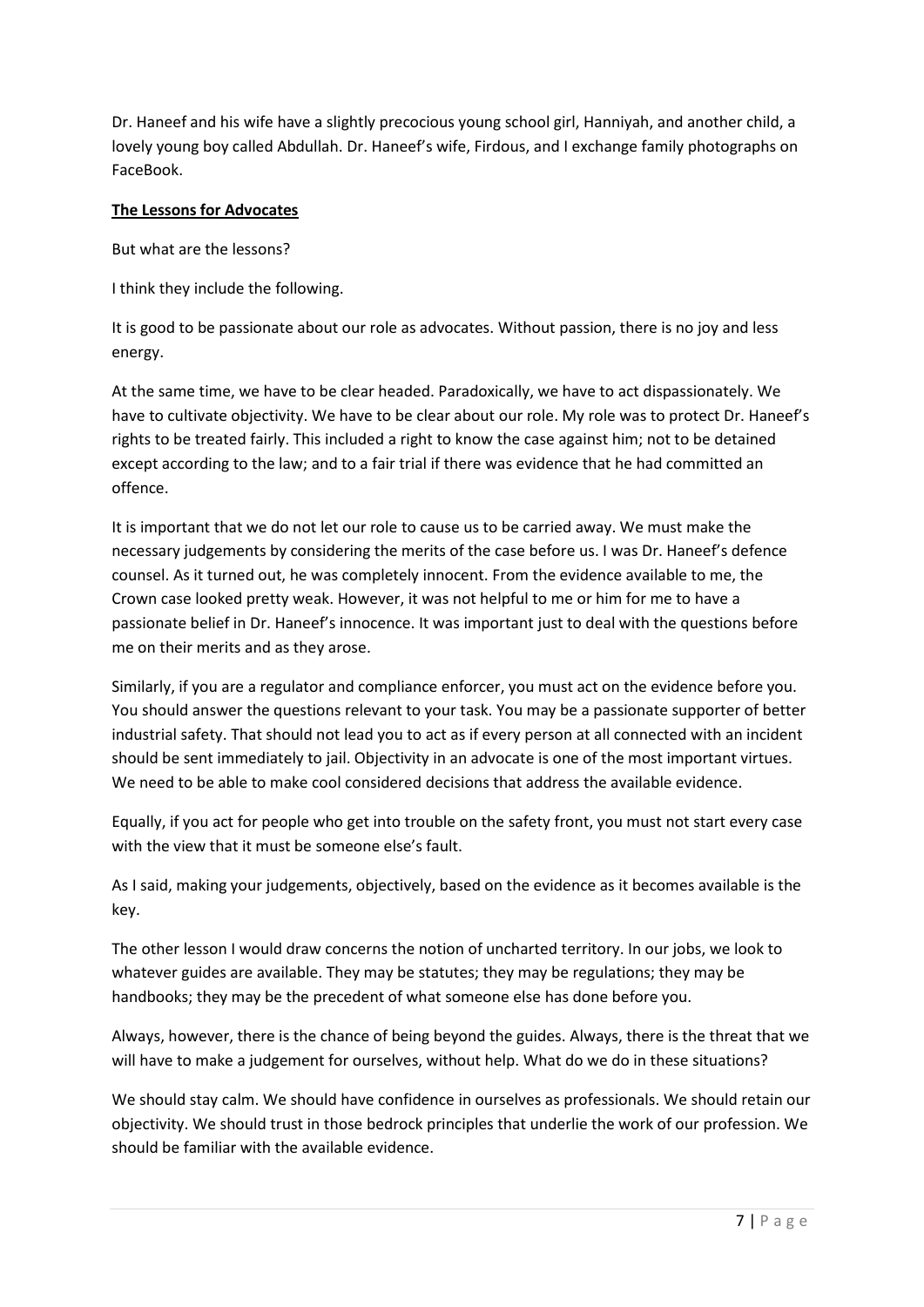And, having done all that, we need to have the courage to make the call. It will not always be right. But I have always thought that, if a decision is really difficult, there are no right and wrong answers. And to make a call and to act on it, is always better than being indecisive and standing helplessly by.

Sometimes, I think, the fact that a decision is made is more important than the actual content of the decision.

### **Conclusion and Afterword**

Acting for Dr. Haneef in what was very much a crisis was a difficult gig. Nonetheless, I very much enjoyed it and, if results are a proper measure, I did okay.

However, it is also important that we learn from experiences such as that. I hope, by sharing my thoughts on that subject, I have convinced me, if not you, that I did learn something.

I am engaged in a different advocacy task at the moment. The state government has embarked on a legislative project to change dramatically the way in which our justice and enforcement system operates. The latest aspect of this wave of legislation is an omnibus amendment Bill called the *Criminal Law (Criminal Organisations Disruption) and Other Legislation Amendment Bill*. This Bill is a hundred and seventy-five pages long. None of us has sufficient time to discuss all the concerning aspects of the changes proposed by the Bill.

I am concerned about a broad swathe of the Bill which will change people's lives whether as prisoners or as electricians, builders and workers in other trades on the untested information in police files.<sup>6</sup> In the case of the occupational legislation, people's ability to earn a livelihood will be severely diminished. The regulator in each case has little choice but to act on the information.<sup>7</sup> Theoretically, an affected person can seek judicial review of what has happened to them. But this is made virtually impossible.<sup>8</sup> Access to the basis of the refusal of a licence is restricted.<sup>9</sup> They must show jurisdictional error and they will be unable to see or know the information on which the decision was made.<sup>10</sup>

The fact that they are innocent or the information is of no relevance to their work and character is not a basis for establishing jurisdictional error on judicial review.

These aspects are very concerning.

**.** 

However, I will not go into those provisions in detail. Since Dr Haneef's experiences show us the importance of bail to being able to maintain personal liberty and the failures of law enforcement officers that can occur in the handling of information that points to an arrested person's innocence, I thought it would round our discussion off nicely to talk about proposed changes to the Bail Act. These are no less concerning than those other changes that I mentioned in passing.

<sup>6</sup> For example, see the proposed new ss. 65A and 65B *Electrical Safety Act 2002*

<sup>7</sup> For example, see the proposed new s. 59 combined with the new ss. 65A and 65B *Electrical Safety Act 2002*

<sup>8</sup> For example, see the proposed new ss. 173 and 174 *Electrical Safety Act 2002*

<sup>9</sup> For example, see the proposed new subs. 64 (3) *Electrical Safety Act 2002*

<sup>10</sup> For example, see the proposed new subs. 173(3) *Electrical Safety Act 2002*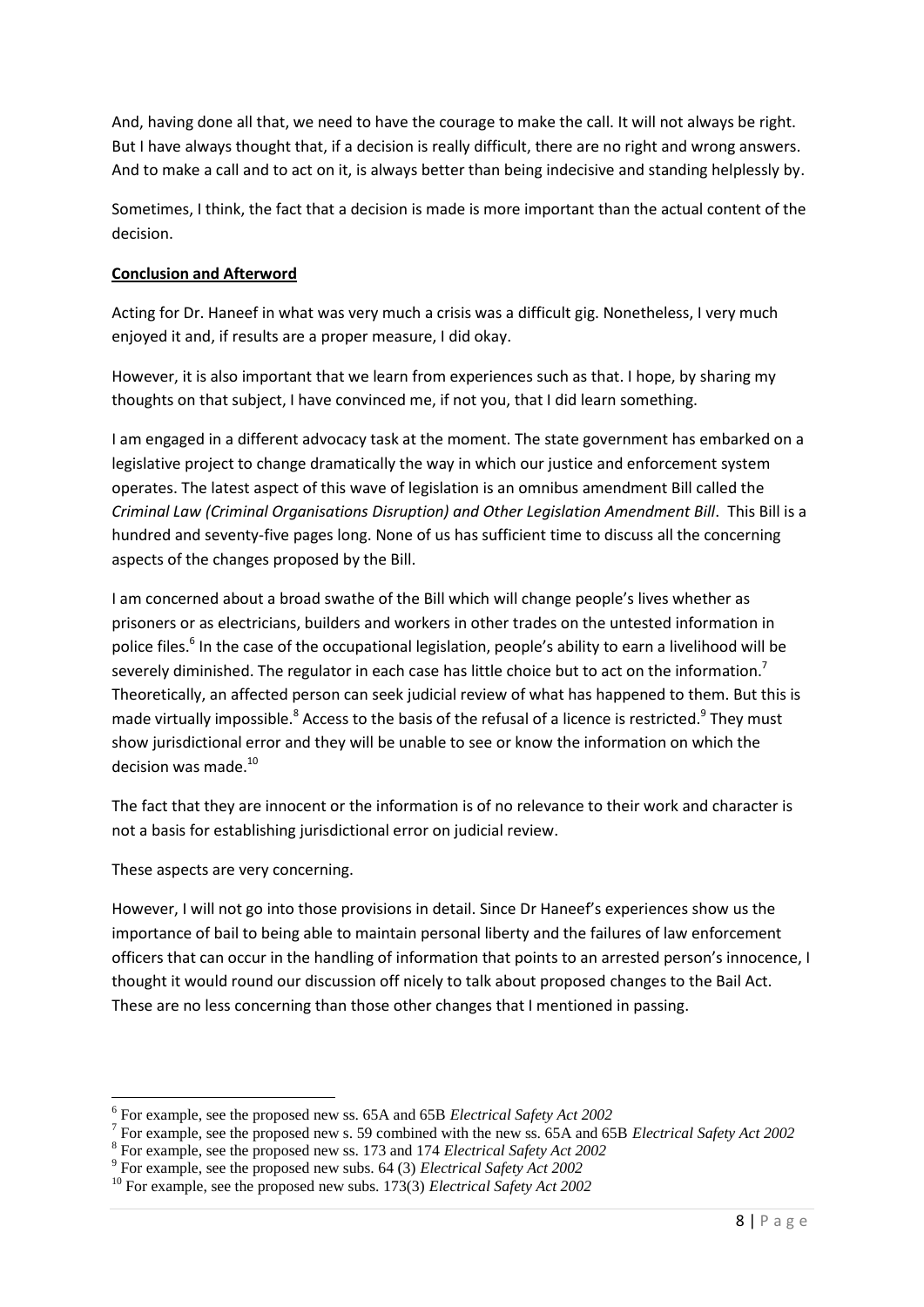The law concerning bail has, with rare exceptions, taken the approach that the Crown has to prove that a defendant is an unacceptable risk.<sup>11</sup> The liberty of a person who is charged with an offence but presumed by the law to be innocent has been regarded as an important value in our society.

The proposed changes destroy these principles for an undefined and unfortunate group in the community and will require those people to prove that their liberty should not be removed pending trial of the allegations against them.<sup>12</sup>

This occurs if the person charged with an offence is alleged by the police to be, or is alleged, at any time, to have been, a member of a criminal organisation.<sup>13</sup>

Two things may be noted. First, the police do not have to produce any evidence. They just have to make the allegation. Second, it does not matter whether the membership was thirty years ago when the person was 17 years of age. The requirement to prove your entitlement to be free in the community still applies.

There are a number of ways in which a criminal organisation may be said to exist.<sup>14</sup> The government can declare any group of people a criminal organisation by regulation.<sup>15</sup> Another way to qualify is where the group has, as one of its purposes, the commission of one or more offences described as serious criminal offences.<sup>16</sup> However, the definition is very broad and includes any offence carrying a maximum penalty of seven years.<sup>17</sup> This includes many offences that are, in themselves, not serious such as smoking a joint. So three young people who share a joint are capable of qualifying.<sup>18</sup>

Another way a group may qualify is if it is declared as a criminal organisation by a court under the *Criminal Organisation Act 2009*.

Without going further into the technicalities, it is clear that a person does not have to be a biker to be accused of having been at some stage in their lives a member of a criminal organisation. There is a let out clause if the person can prove that the organisation dis not have as one its purposes the commission of any criminal offence.<sup>19</sup> But, since it is so easy to get in the mesh, that will be very hard to prove. $20$ 

The amending legislation, however, spells out how foolish and unfair this legislation will be.

**.** 

 $11$  See, for example, s. 16(1) Bail Act 1980

<sup>&</sup>lt;sup>12</sup> See the proposed new ss. 16(3A), (3C) and (3D) Bail Act 1980

 $13$  See the proposed new ss. 16(3A) Bail Act 1980

<sup>&</sup>lt;sup>14</sup> The definition of a criminal organisation is that in s. 1 of the Criminal Code 1899. That uses a number of alternative definitions including drawing on the processes of the *Criminal Organisation Act 2009.*

 $15$  Criminal Code 1899, s. 1

 $16$  This alternative includes an additional requirement that the group represent an unacceptable risk to the safety, welfare or order of the community. However, since the standards of "serious criminal offence" and "serious criminal activity" are so low, the police would have little difficulty in being justified in alleging this element as well.

<sup>17</sup> See ss. 6 and 7, *Criminal Organisations Act 2009*

<sup>&</sup>lt;sup>18</sup> The maximum penalties for simple possession of a dangerous drug in s. 9, *Drugs Misuse Act 1986* range from 15 – 25 years. In reality, an offence may result in a fine or less for possession of small amounts of a drug.

<sup>&</sup>lt;sup>19</sup> The proposed new subs. 16(3D) Bail Act

<sup>&</sup>lt;sup>20</sup> For example, if a group of friends are sharing a joint, it is obvious that one purpose of their associating is to share a joint